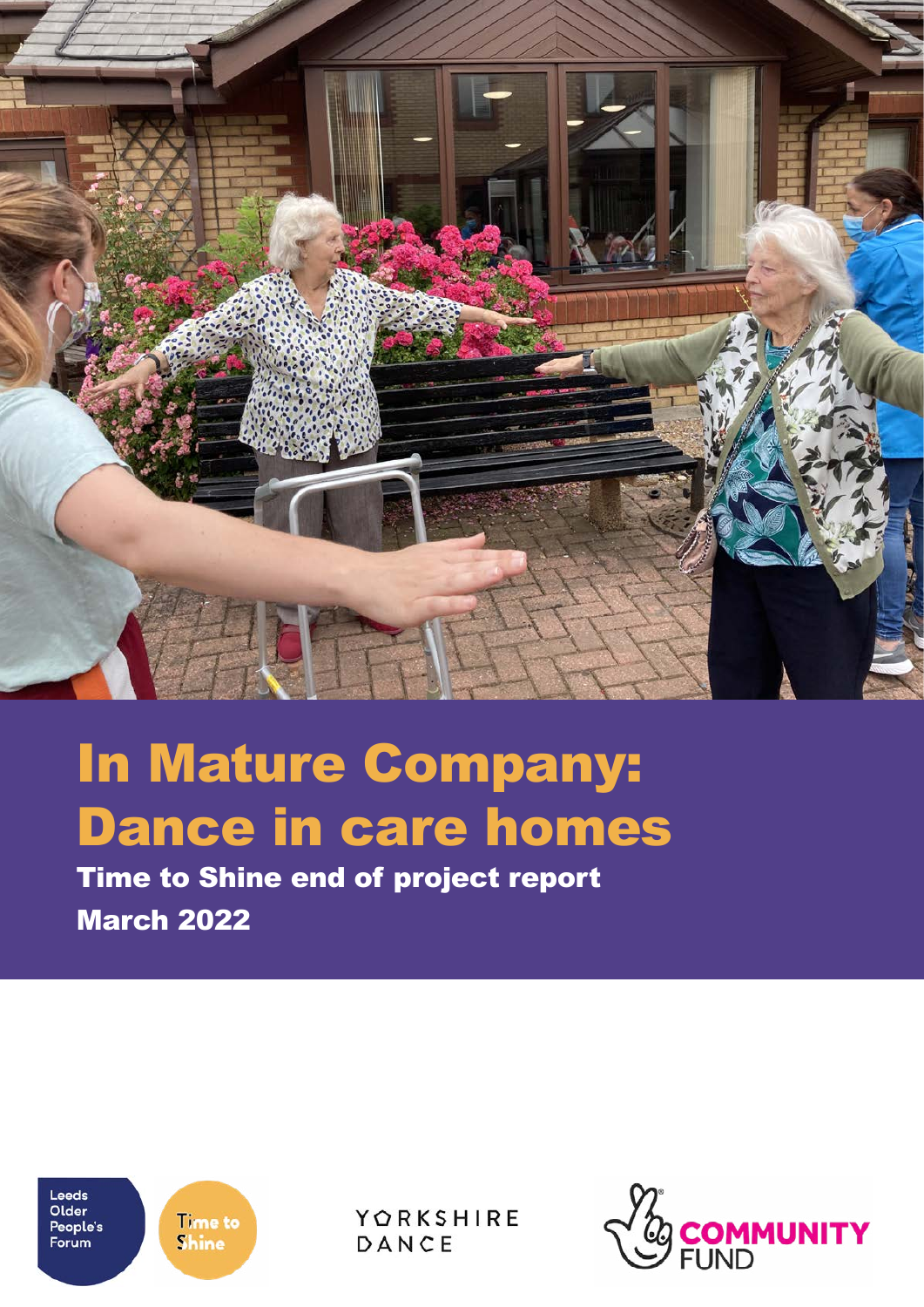In Mature Company was a dance project run by [Yorkshire Dance](https://yorkshiredance.com/). It developed out of their work on [Young at Arts,](https://www.opforum.org.uk/wp-content/uploads/2017/07/Young-at-arts-end-of-project-report-v3.pdf) a previous Time to Shine project. The team at Yorkshire Dance wanted to work with care home residents to explore the role of emotional or platonic touch (as opposed to functional touch such as medical appointments or haircuts) in building friendships and reducing feelings of isolation and loneliness. Dance creates opportunities for platonic touch, such as hand holding between residents, in a safe environment. The team at Yorkshire Dance were also interested in trialling [Dementia Care Mapping™](https://www.bradford.ac.uk/dementia/training-consultancy/dcm/) as a way of discreetly evaluating the effect of the activities on those who took part.

In Mature Company initially used teams of artists (one dancer, one musician) to deliver two ten-week creative interventions each year in three care homes across Leeds. The visits were observed and recorded by two Yorkshire Dance staff who had trained as Dementia Care Mappers. These observations were used to reflect on, and adapt, practice within the project.

The closure of care homes during the Covid-19 pandemic significantly affected the project's work in 2020. The team used this time for research, finding alternative ways to deliver the project and for creating valuable dissemination tools. Time to Shine funding for a fourth year (until March 2022) then enabled them to trial and assess different techniques.

Yorkshire Dance was successful in obtaining follow-on funding from the NHS to continue their creative work in care homes from April 2022 onwards.

## In Mature Company in numbers

- 534 people took part in In Mature Company between 2018 and 2022, with 278 older people participating regularly
- Demographic data was collected for 270 people:
	- » 92% were of White British heritage
	- » 4% were of Irish / Irish Traveller / Gypsy / Other White heritage
	- » 2% were of Asian / Asian UK heritage
	- » 1% were of Black African / Caribbean / Black UK heritage
	- » 1% were of Other Ethnic heritage
	- 27% identified as male
- In Mature Company was supported by 16 older volunteers (aged 50 and older) and 2 younger volunteers (aged under 49)
- 25 documents were written to share the project's learning and experiences, including case studies, test and learn case studies, Dementia Care Mapping reports and project reflections
- 5 'Dancing and Dementia' podcasts were produced
- 1 'Dancing the Small Moments' animation was produced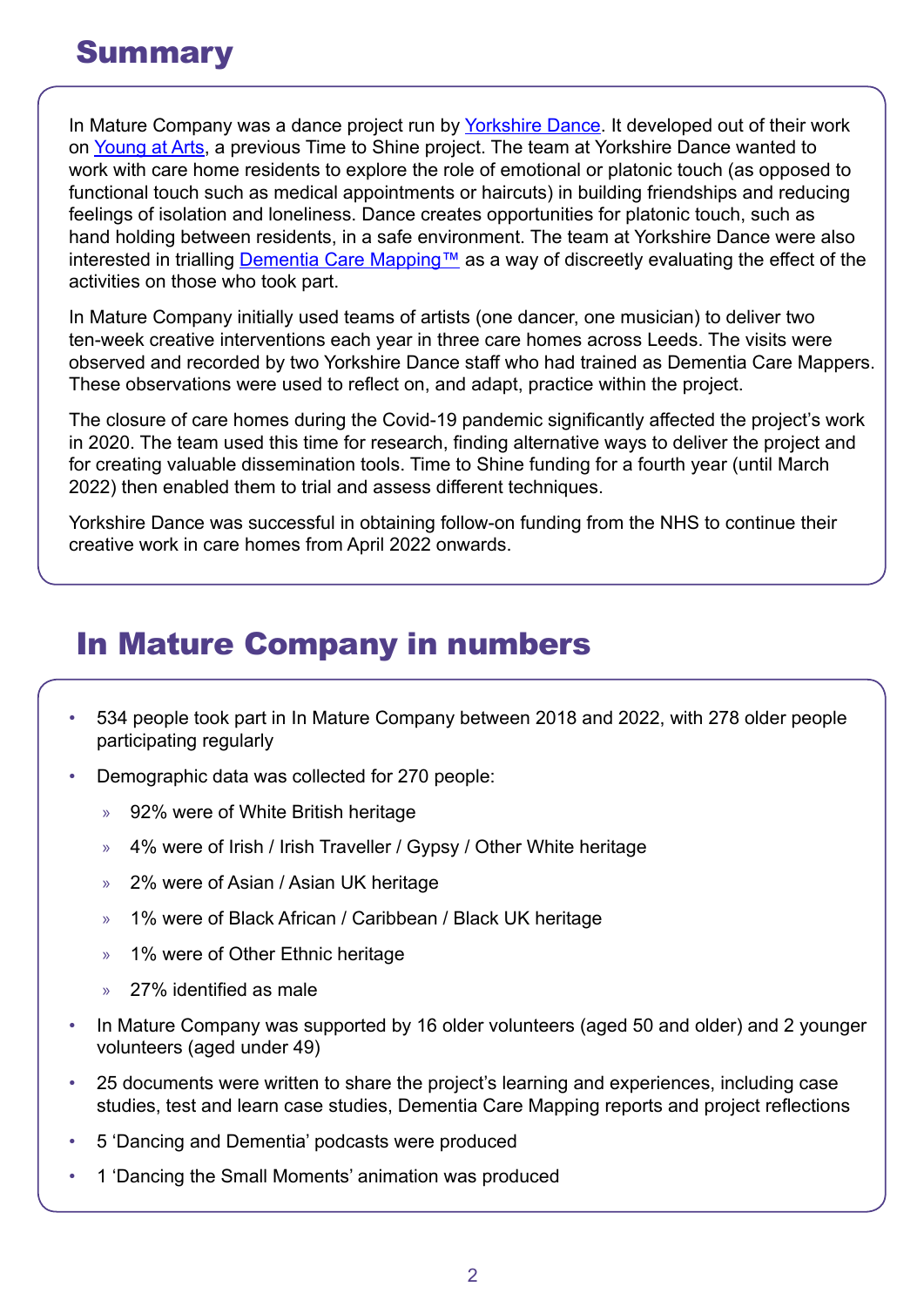## Ethos

The project focussed on the effect of platonic touch. Older people in care homes, especially those without family close by, often receive very little touch unrelated to care. Dance can be a natural way to touch others and Yorkshire Dance was interested in exploring the effects of touch on wellbeing.

Co-production with people with dementia at the planning stage had proved particularly difficult during the Young at Arts project. As a result the In Mature Company approach was to use an experienced dance artist and a musician to enable co-production with residents during sessions, as well as consulting with family and care home staff. Thus residents were able to influence the sessions as they happened.

The Young at Arts project demonstrated that it was almost impossible to undertake meaningful evaluation with older people living with dementia. This was due to a lack of mental capacity to consent to take part, or a lack of self-awareness. Following their experience of working with a Dementia Care Mapper on a project in Sheffield, Yorkshire Dance trained two staff in Dementia Care Mapping™ and they were able to observe sessions. Dementia Care Mapping™ was devised for use in care settings to enable staff to provide person-centred support. There are two excellent reports, [Year 1](https://s3-eu-west-1.amazonaws.com/media.timetoshine.co.uk/2018-Q4-Dementia-Care-Mapping-Report-In-Mature-Company-Year-1-1.pdf) and [Year 2,](https://www.opforum.org.uk/resources/dementia-care-mapping-evaluating-data-finding-trends-in-mature-company-year-2/) detailing how it worked, the results and how In Mature Company was able to use the information generated to help to improve delivery.

## **Activities**

Dance sessions involved an experienced dance artist and a musician working with a group of older people, volunteers, care home staff and family members in a range of ways. Sessions were not 'dances' as such; most, though not all, residents were seated. This short [film,](https://www.facebook.com/watch/%3Fv%3D764000150649870) produced for BBC Yorkshire, gives a flavour of the approach. Sessions generally had a theme and used props although these could be changed in response to the residents' responses. Creative movement might involve hand holding, mirroring, swaying to the music, using musical instruments to follow a rhythm or accompany spoken word. Sessions were very interactive.

There were three key questions that Yorkshire Dance planned to answer from the observations made during the activity sessions:



- Does platonic or emotional touch in dance sessions have an impact on the wellbeing of care home residents?
- How does the frequency of dance sessions increase impact and engagement with people with dementia?
- Is it possible to engage the more socially-isolated residents through a 'pathway approach' which involves leading them from sessions delivered in their own rooms, to small group sessions and then finally larger group sessions?

Initially In Mature Company planned to tackle each of these questions separately through different stages of the project. However, as they began their first year with research into touch, they started to find answers for the other two research questions. For instance, the team found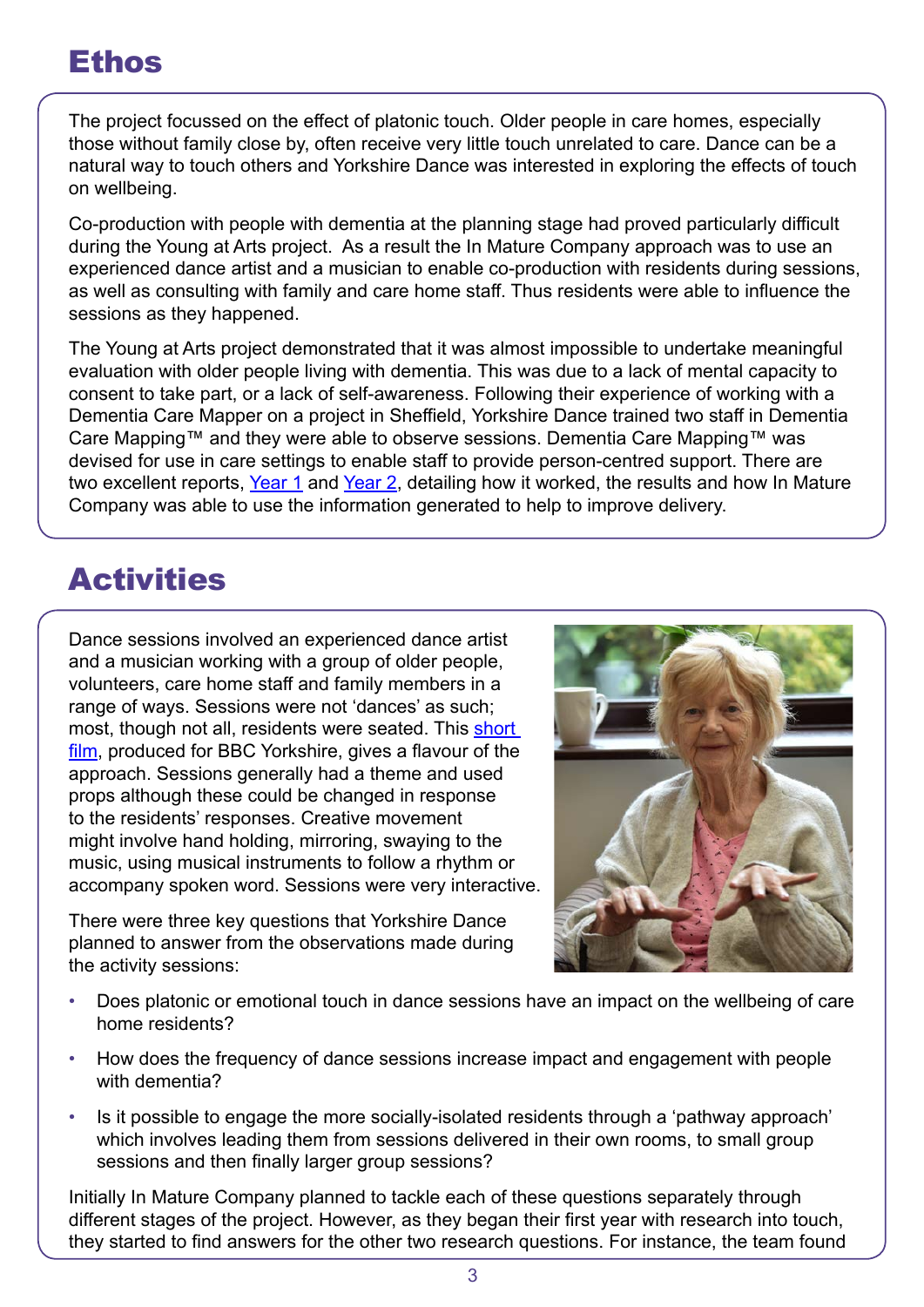that the positive impact on wellbeing that participants experienced during the sessions began to reduce after the session ended. The conclusion that more frequent creative sessions would benefit all residents is a simple one. Realistically, the model of delivery might need some thought to take into account financial constraints or the availability of care home staff to support the sessions.

Originally the team planned to deliver creative activities through a combination of larger groups, smaller groups, and one-to-one sessions. Establishing smaller groups in some care homes was a challenge. When working with care homes that have limited funding for external activities, staff understandably want as many residents as possible in the group sessions otherwise they feel like they are leaving people out.

In Mature Company did some valuable work one-to-one with a small number of residents who were unable to join group sessions. The learning from this work was documented in **Dance** [Diaries](https://www.opforum.org.uk/resources/in-mature-dance-company-introduction-to-the-dance-diary/). The dance artist, Ellen Turner, was able to form a good relationship with the individuals she supported, and created individual Dance Diaries to inform their family and caregivers. Spending time with older people over 10 weeks meant that Ellen was able to learn to communicate effectively and had time to learn what music people loved and responded to. Their physical and mental wellbeing was visibly improved. Care homes made small interventions, like providing appropriate music, when they knew what effect this could have. For the individuals the diary formed a record of stimuli they enjoyed and could be supported to continue and Ellen was able to offer support and training to care home staff.

Yorkshire Dance took full advantage of Time to Shine's focus on a test and learn approach. They engaged their teams in regular conversations each quarter and delivery was altered as a result of feedback from the Dementia Care mapping™. Yorkshire Dance also realised that they needed to change the way they mapped sessions to improve the value of the results. It became clear that it was not possible to map the effect on every resident, and that it could be valuable to follow regular attendees over time to observe changes that occurred.

The work of In Mature Company was written up at each stage and also shared in animations and podcasts. Kirsty Arnold, one of the In Mature Company dance artists, wrote a rich and reflective piece of writing on the different people she worked with and how it had felt to be an artist on the programme. This insight was used in [Dancing the Small Moments](https://yorkshiredance.com/news/enjoy-dancing-the-small-moments/), an animated short film, to disseminate the findings in a different format to a written report.

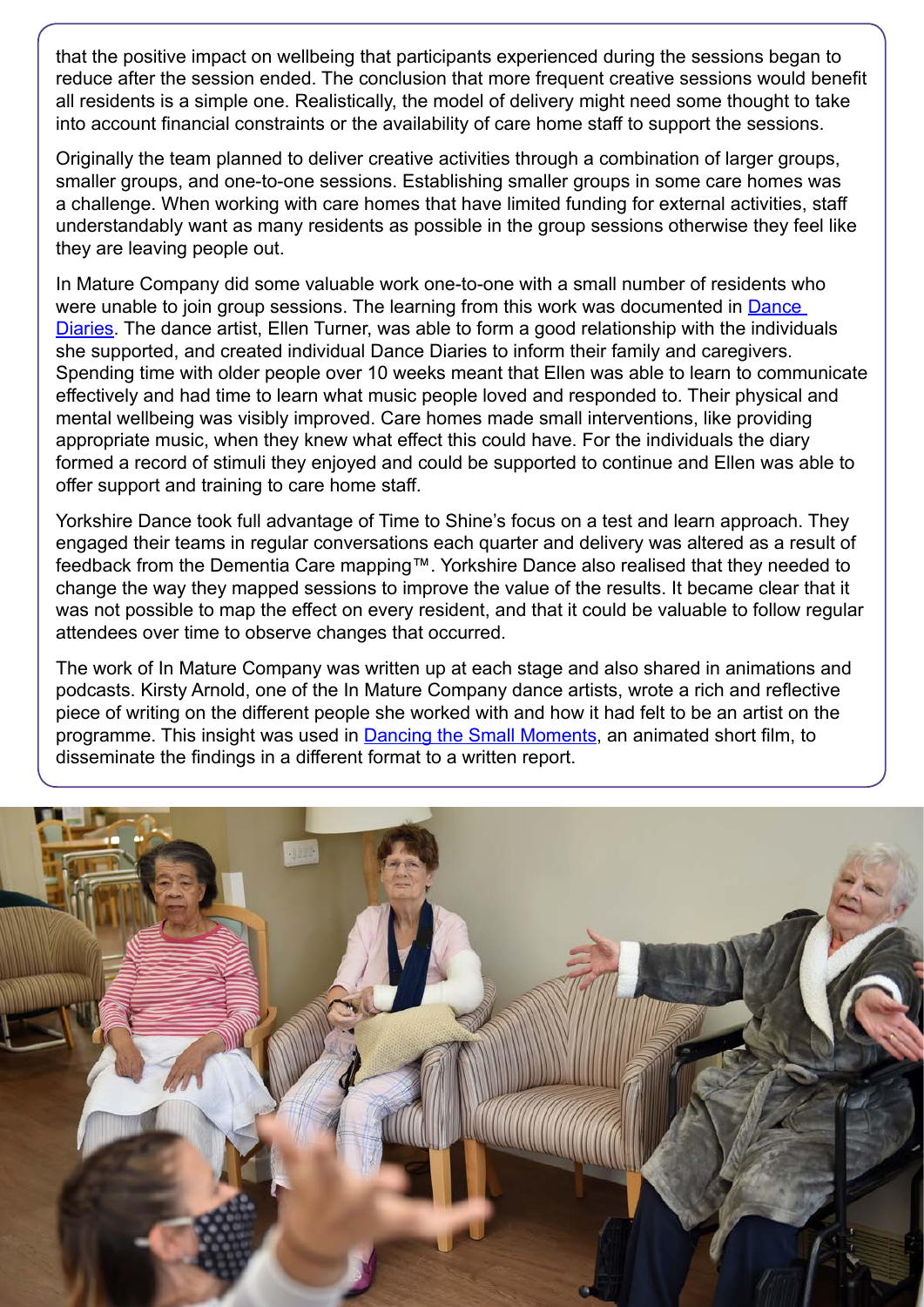## Project adaptations following lockdowns and pandemic responses

**"Everything changed with the Covid-19 pandemic – with care homes in crisis, residents at their most vulnerable and staff exhausted. The many challenges of the past year have made us look afresh at what we do and how we do it. We have had to reimagine how and what we could deliver and how best to support care homes, residents and staff"** 

#### *Yorkshire Dance staff member*

During the initial lockdown the project had to stop delivery. Year 3 of the project was, in effect, postponed for an entire year, although the team produced a [series of podcasts w](https://yorkshiredance.com/project/yorkshire-dance-presents-dancing-and-dementia-podcasts/)hich had been in production early in 2020, and in summer they were able to hold some sessions in care home gardens. These were outdoor, socially-distanced creative sessions. Unsure how to deliver sessions without touch, the artists excelled by using their creativity and inventiveness.

#### **"Residents who would normally not engage or be involved were dancing away to the music and what we noticed was that the residents were interacting with each other too, which was very special and not a normal occurrence."**

#### *Leeds care home staff member*

Summer 2021 saw In Mature Company delivering outdoor sessions with four Leeds care homes and bringing the joy of dancing and moving to new communities.

Then, in partnership with Leeds Care Delivery team, In Mature Company ran weekly Zoom [sessions for 10 care homes/day centres](https://www.opforum.org.uk/resources/artist-reflections-introducing-zoom-sessions-into-care-homes-for-in-mature-company/). This allowed staff and residents in different homes to connect and share in a joyful experience with each other.

They focused research on creating a more collaborative, and more sustainable model for the sector, as they had already learned that delivering more in-person sessions more often is not realistic given the financial constraints of most care homes.

Zoom sessions involving multiple care homes grew steadily in popularity as staff learned to use the technology and saw the effect on residents. Staff now had a different way of connecting regularly with their peers across the city through a fun activity rather than serious meetings. As a result, staff reported their own enjoyment of the sessions which led to staff engaging with the work in new ways.

**"Everyone would miss not having the sessions and would love them back. Service users could have danced all day and night, they say. I also think it is a really lovely, interactive and helpful session and have enjoyed taking part in it myself. It gets everyone involved and has a really positive impact."** 

*Comments from a care home worker*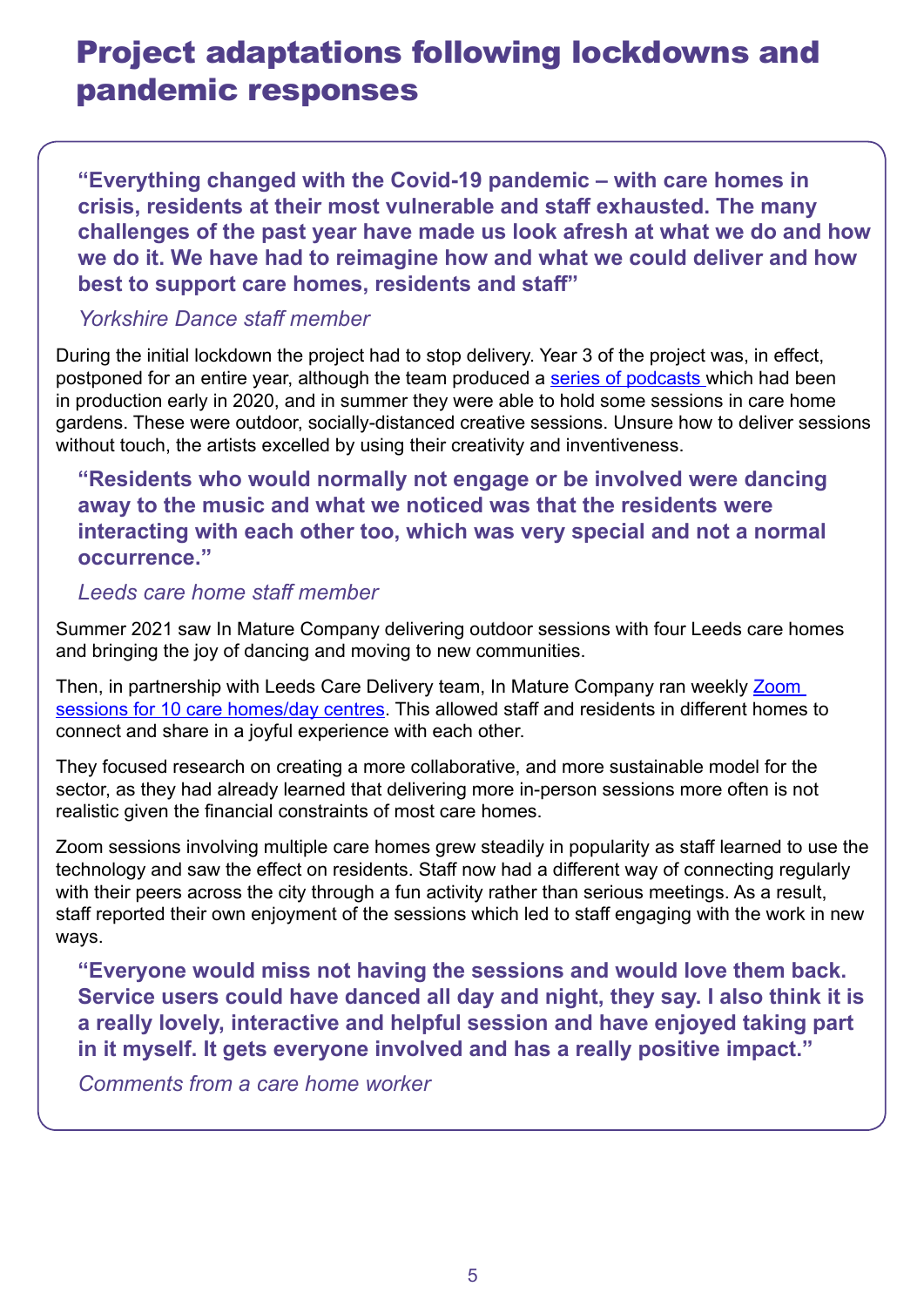# **Legacy**

The effectiveness of the online work during 2021 meant that Yorkshire Dance was well-positioned to secure NHS funding for 3 years from April 2022. This new project aims to:

- identify care homes which are harder to engage, would benefit from the programme and have not yet taken part in In Mature Company.
- develop the evidence base around falls prevention and improved sleep patterns alongside reducing isolation and loneliness.
- train new artists to work with people living with dementia
- train care staff to support creative sessions.

Working as part of the wider Time to Shine programme has also changed the way Yorkshire Dance works with older people. Being part of a test and learn programme has changed the way the team thinks about planning, funding and sharing learning and this is covered in more detail in an excellent [blog written for the Centre for Cultural Value.](https://www.culturehive.co.uk/CVIresources/sharing-learning-yorkshire-dance-in-mature-company/)

# Learning

- Working in an interactive way with an dance artist and musician did improve wellbeing
- Working in small groups was very effective, but in the long run this is unlikely to be sustainable in many care homes
- It took a lot of negotiation to get the right space and right time for sessions. For example, in some care homes the residents lounge was also a thoroughfare and this led to distraction. Sessions after lunch meant that more people fell asleep
- Furniture can cause issues for example wingback chairs changed the dynamics of a group as residents couldn't easily see each other
- The degree of involvement of care home staff varied but as they became more involved they recognised the difference the sessions made and became more committed to them. This was particularly apparent once work had to go online and care home workers had to be the 'touch' element of dance

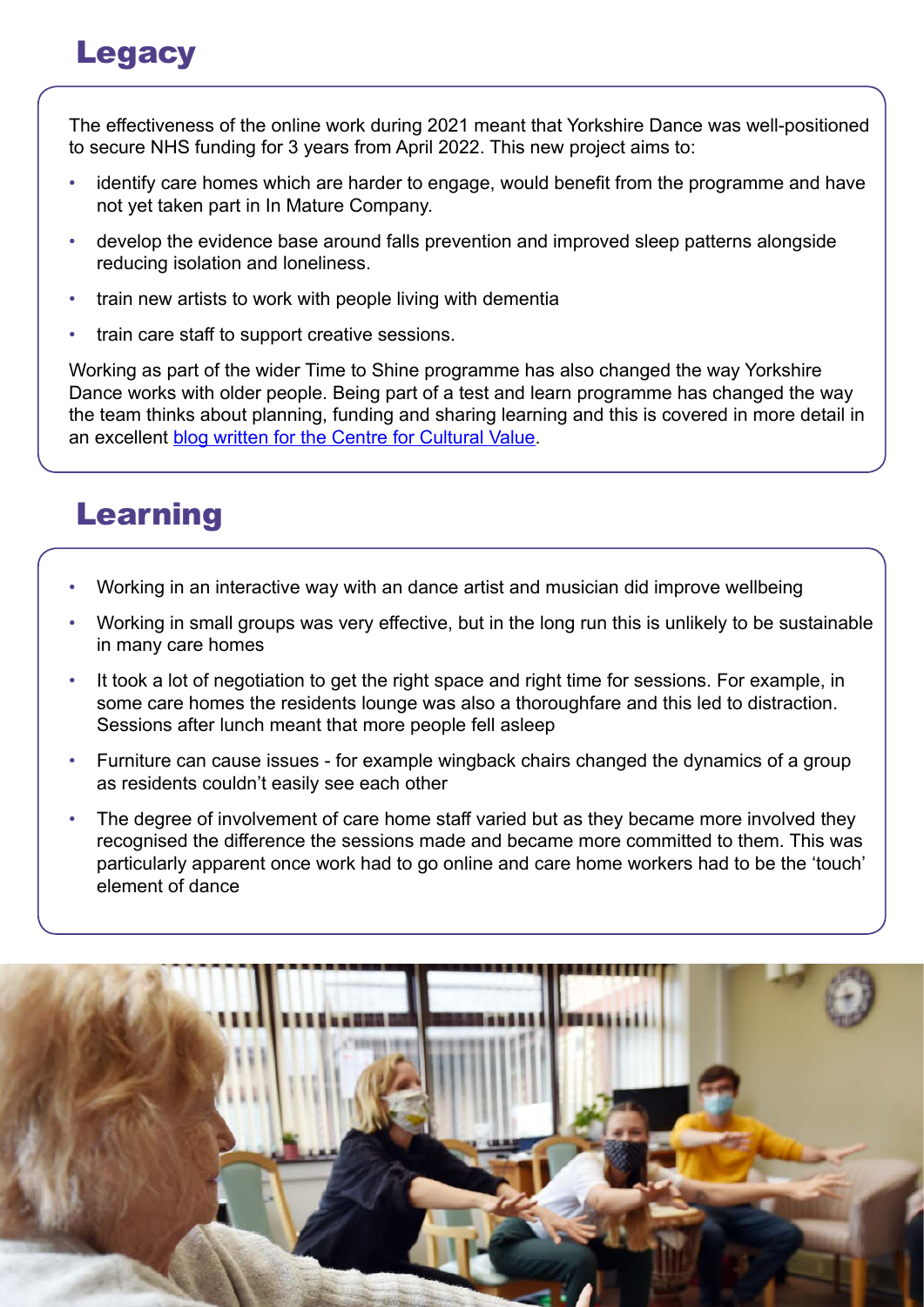### Case study

Margaret is a resident of a care home in Pudsey and was a regular participant in dance sessions during 2018. Compared to other residents Margaret can communicate and move more easily. Although she socialised with a small group of the residents, she felt less of a connection with many of the other residents who have later stage dementia. She explained: "I wasn't so bad. Not like some people. I just had a bit of a breakdown and that."

Her emotion and passion for the sessions was clearly visible. You only had to be in the space for a few minutes to see Margaret's enthusiasm and love for music and dance: "It's wonderful because it brings life. This dancing brings life to people, and the music… Thank you for coming. It's wonderful. I just love it, I love it."

The Dementia Care Mappers noted that Margaret was fully engaged in the sessions and this was having a positive impact on her wellbeing. Within the sessions, the artists used props such as ribbons and musical instruments to encourage residents to interact. Margaret often stood up and approached other residents, encouraging their engagement. The dance sessions were a space where she connected with the other residents that she didn't normally talk to.

Margaret also noticed that the sessions were having an effect on herself and her fellow residents: "There is movement that [the residents] aren't able to do anymore. [The sessions] encourage them to get back to where they were before… It's the movement and it's the feelings that help people. We are loved and well looked after but there was nothing moving, there was not much happening. [Now] I see people getting up singing and dancing and it gives them hope."